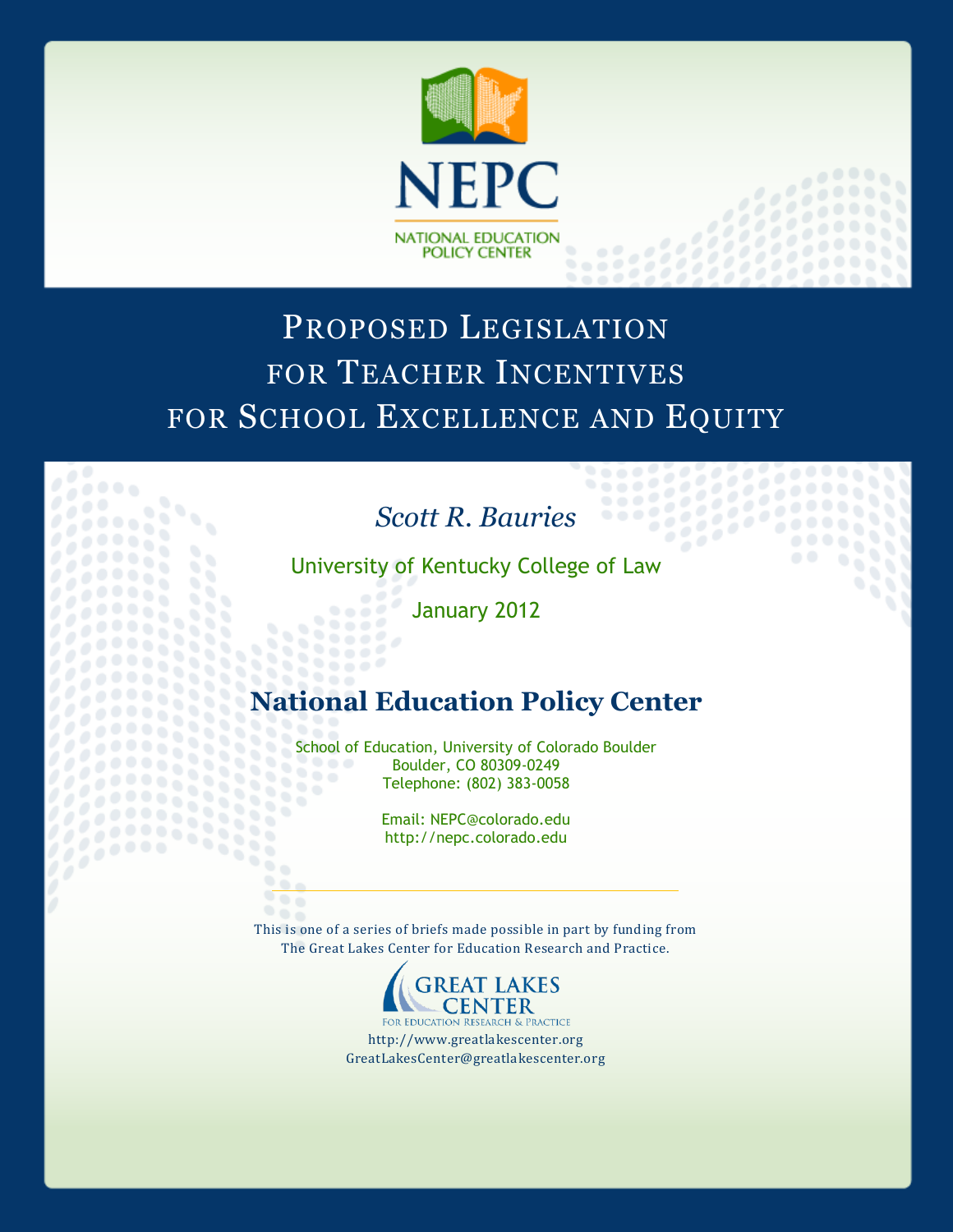**Kevin Welner** *Editor*

**William Mathis** *Managing Director*

### **Erik Gunn** *Managing Editor*

Briefs published by the National Education Policy Center (NEPC) are blind peer-reviewed by members of the Editorial Review Board. Visit http://nepc.colorado.edu to find all of these briefs. For information on the editorial board and its members, visit: http://nepc.colorado.edu/editorial-board.

Publishing Director: **Alex Molnar**

#### **Suggested Citation:**

Bauries, S.R. (2011). *Proposed Legislation for Teacher Incentives for School Excellence and Equity*. Boulder, CO: National Education Policy Center. Retrieved [date] from http://nepc.colorado.edu/publication/creating-teacher-incentives.

*This material is provided free of cost to NEPC's readers, who may make non-commercial use of the material as long as NEPC and its author(s) are credited as the source. For inquiries about commercial use, please contact NEPC at nepc@colorado.edu.*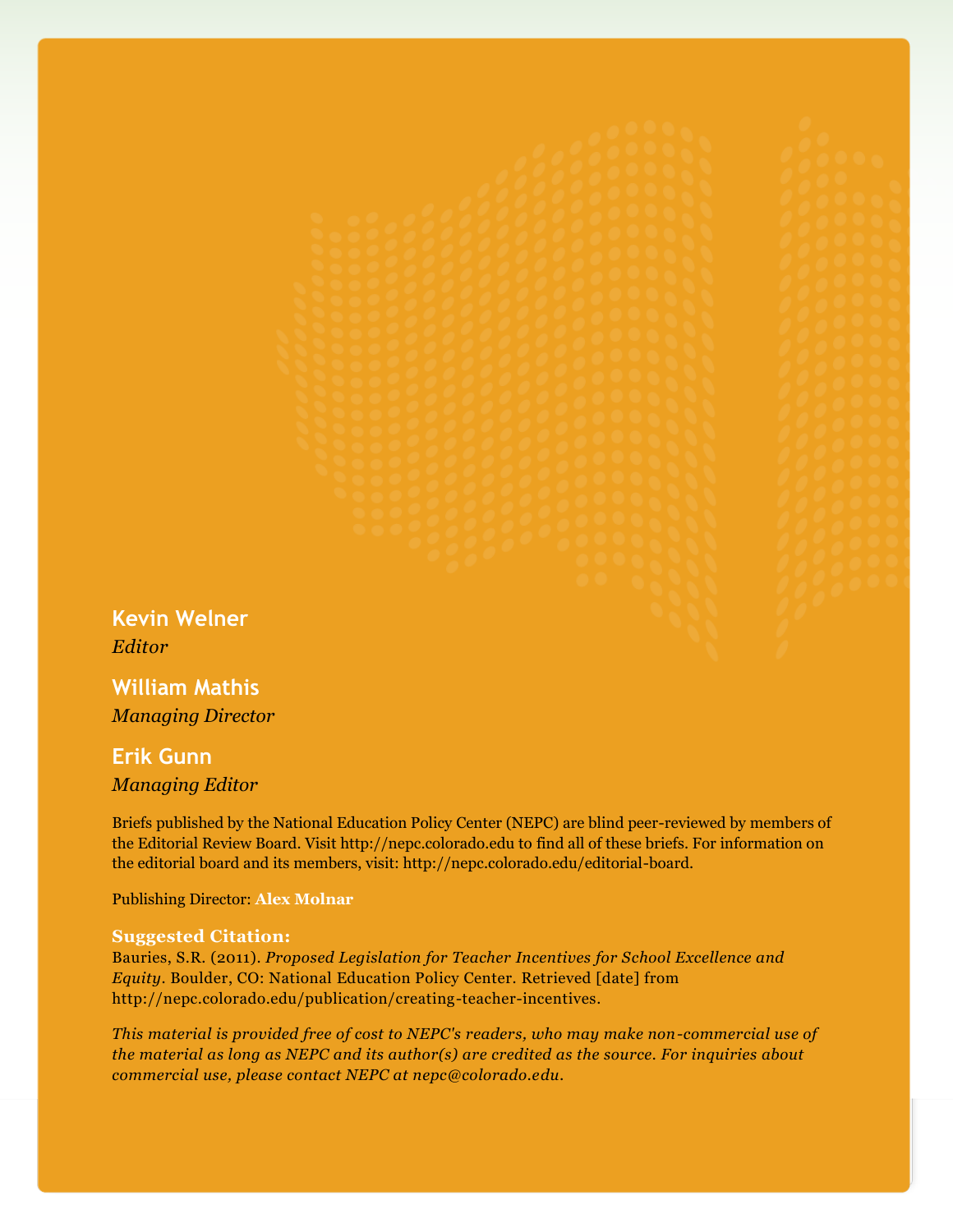### PROPOSED LEGISLATION FOR TEACHER INCENTIVES FOR SCHOOL EXCELLENCE AND EQUITY

*Scott R. Bauries, University of Kentucky College of Law*

#### **Introduction**

Pursuant to the recommendations and findings in Dr. Barnett Berry's policy brief, the below proposed set of legislative enactments offers both monetary incentives and positive working conditions requirements likely to further three goals: (a) cause more effective teachers to choose to work in high-need schools and fields, (b) allow teachers already working in such contexts to develop and flourish professionally, and (c) decrease the attrition rate of such teachers from high-need schools, and indeed from teaching in general.

The accompanying policy brief contains analyses and recommendations on a variety of topics, each of which adds important contextual information helpful in thinking about incentives for teachers in the areas of recruitment, retention, and effectiveness. The model legislation itself is targeted specifically at goals in these three areas.

While some of the policy recommendations in the brief relate to federal, rather than state, efforts and policies, the model legislation that follows is tailored for adoption by states. Accordingly, policy recommendations that appear in Dr. Berry's brief but that fall outside the focused goal of providing incentives for desirable teacher behaviors are not reflected in the model legislation that follows. The same is true more generally of recommendations in the brief that can only be realized through federal legislation. Nevertheless, all of the recommendations and policy analysis contained in the accompanying brief informed the legal judgments that went into crafting the model legislation.

Because what follows is model legislation, an effort has been made to choose language that is adaptable to differing state policy environments. Where specific policy language choices have been made that may not be compatible with all states' constitutional and/or preexisting policy requirements, a footnote is inserted in order to explain the ways in which the language may be modified.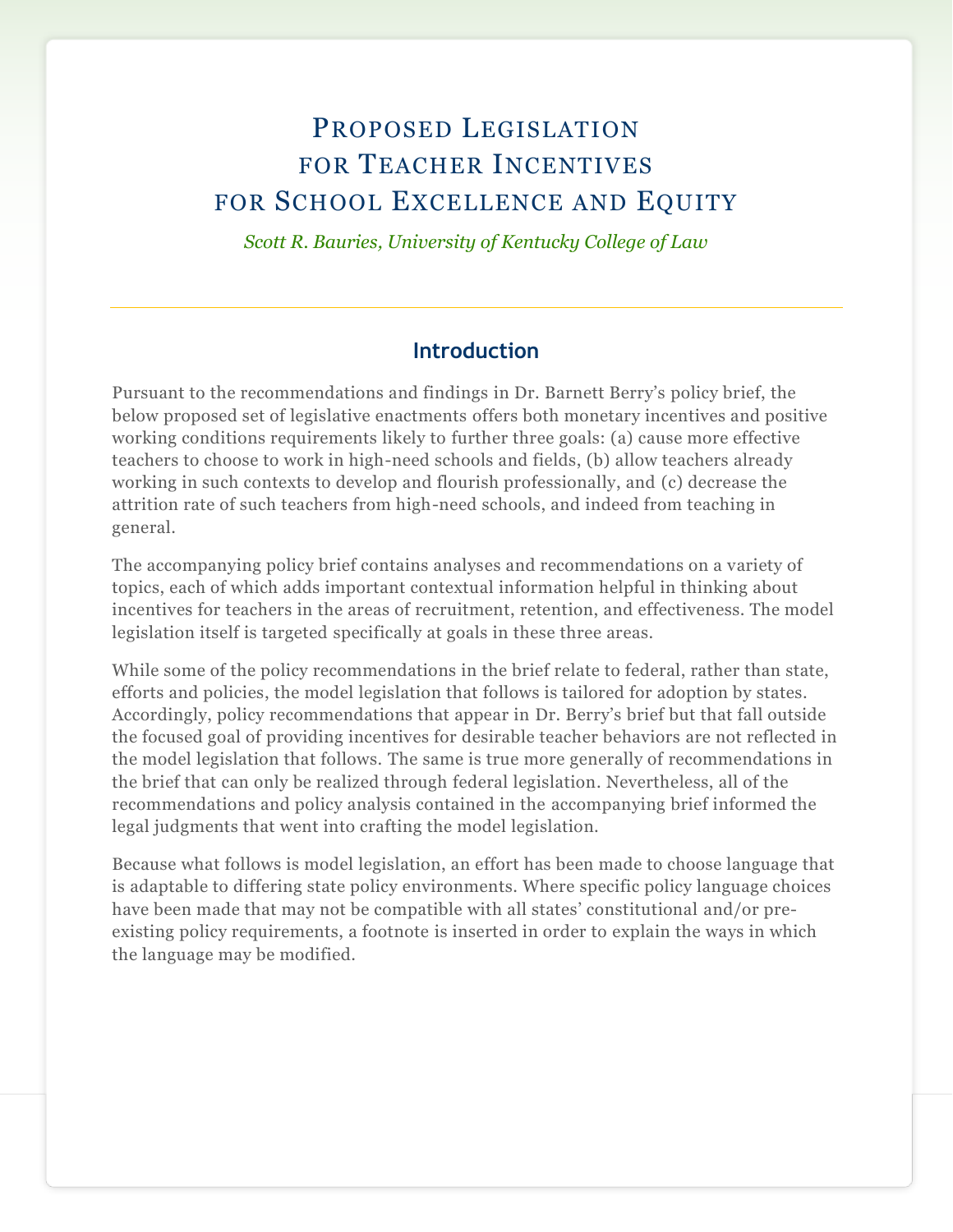| $\mathbf{1}$   | <b>A BILL FOR AN ACT</b>                                                                     |
|----------------|----------------------------------------------------------------------------------------------|
| $\overline{2}$ | ---------------                                                                              |
| 3              | AN ACT CONCERNING THE CREATION OF TEACHER INCENTIVES                                         |
| 4              | FOR SCHOOL EXCELLENCE AND EQUITY.                                                            |
| 5              |                                                                                              |
| 6              | Be it enacted by the General Assembly of the State of ABC that Title XXX is                  |
| 7              | amended to include a new Article 123, which reads as follows:                                |
| 8              | <b>ARTICLE 123</b>                                                                           |
| 9              | <b>CREATING TEACHER INCENTIVES</b>                                                           |
| 10             | FOR SCHOOL EXCELLENCE AND EQUITY                                                             |
| 11             | Section 101. Legislative Declarations and Findings.                                          |
| 12             | a. The General Assembly hereby finds, determines, and declares that:                         |
| 13             | 1. The General Assembly's most important duty is its support of the                          |
| 14             | state's public school system.                                                                |
| 15             | 2. All students within the state should have the opportunity to access                       |
| 16             | a high-quality education through the state's public schools, if they                         |
| 17             | choose to do so.                                                                             |
| 18             | 3. Among the many factors influencing learning in the state's public                         |
| 19             | schools, research shows that the service of a highly qualified,                              |
| 20             | effective teacher in every classroom is the most important.                                  |
| 21             | 4. Highly qualified, effective teachers are distributed unequally                            |
| 22             | throughout the schools in the state, with fewer highly qualified,                            |
| 23             | effective teachers teaching in high-need schools than in schools in                          |
| 24             | more advantaged communities.                                                                 |
| 25             | 5. Incentives are needed to:                                                                 |
| 26<br>27       | Encourage more highly qualified, effective teachers to teach in<br>(i)<br>high-need schools; |
| 28             | (ii) Recruit more highly qualified, effective teachers to work in                            |
| 29             | the state's public school system; and                                                        |
| 30             | (iii) Retain the highly qualified, effective teachers currently                              |
| 31             | teaching in public schools within the state.                                                 |
| 32             | 6. Direct monetary incentives, while potentially important if set at                         |
| 33             | meaningful levels, comprise only one type of incentive and only                              |
| 34             | part of the solution to a statewide problem of inequitable                                   |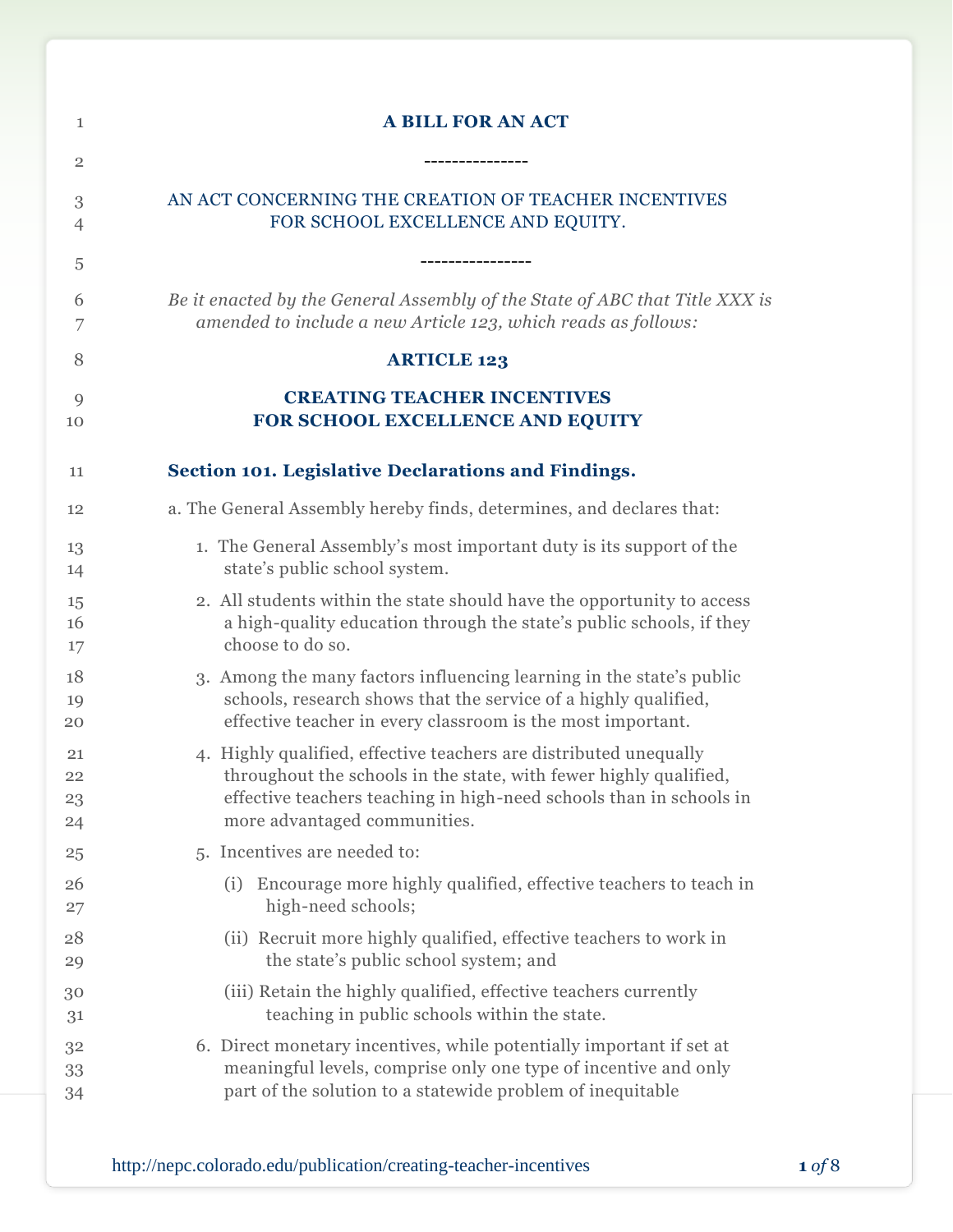| $\mathbf{1}$   | distribution, inadequate supply, and inadequate retention of           |
|----------------|------------------------------------------------------------------------|
| $\overline{2}$ | teaching talent. Teachers desire choice in how they receive            |
| 3              | monetary benefits, and teachers' choices and actions may respond       |
| 4              | to incentives through non-monetary factors, as well.                   |
| 5              | 7. Among the most important motivational factors influencing           |
| 6              | teacher effectiveness and retention are the working conditions in      |
| 7              | schools.                                                               |
| 8              | 8. Highly effective teachers tend to value professional autonomy,      |
| 9              | collaboration, and opportunities to use and share their expertise.     |
| 10             | 9. Accordingly, the intent of the General Assembly is to provide for a |
| 11             | policy of creating effective incentives for high-quality teaching,     |
| 12             | with the goals of distributing such high-quality teaching equitably    |
| 13             | throughout the state public school system's advantaged and             |
| 14             | disadvantaged districts and schools, and increasing the total          |
| 15             | number of highly qualified, effective teachers working in the          |
| 16             | state's public schools.                                                |
| 17             | <b>THEREFORE, be it enacted:</b>                                       |
| 18             | <b>Section 102: Definitions.</b>                                       |
| 19             | a. For the purposes of this Article:                                   |
| 20             | 1. "Teacher" means a professionally certified person employed full-    |
| 21             | time or part-time in the public schools of the state, where such       |
| 22             | person maintains primary supervisory and pedagogical                   |
| 23             | responsibility for classroom students as the primary function of       |
| 24             | the person's job.                                                      |
| 25             | 2. "Professionally certified" means holding a valid professional       |
| 26             | teaching certificate issued by the state, or holding a valid           |
| 27             | temporary teaching certificate issued by the state, regardless of      |
| 28             | whether any such certificate was earned through traditional or         |
| 29             | approved alternative means.                                            |
| 30             | 3. "Pre-service teaching candidate" means a person engaged in a        |
| 31             | state-approved program of study in a public or private university      |
| 32             | located in the state leading to teacher certification, or a person     |
| 33             | engaged in a state-approved program of alternative teacher             |
| 34             | certification.                                                         |
| 35             | 4. "Prospective teacher" means a person seeking employment as a        |
| 36             | full-time teacher.                                                     |
| 37             | 5. "Preparation" means a separate and distinct course, as opposed to   |
| 38             | a separate and distinct period of instruction during the school        |
| 39             | day.                                                                   |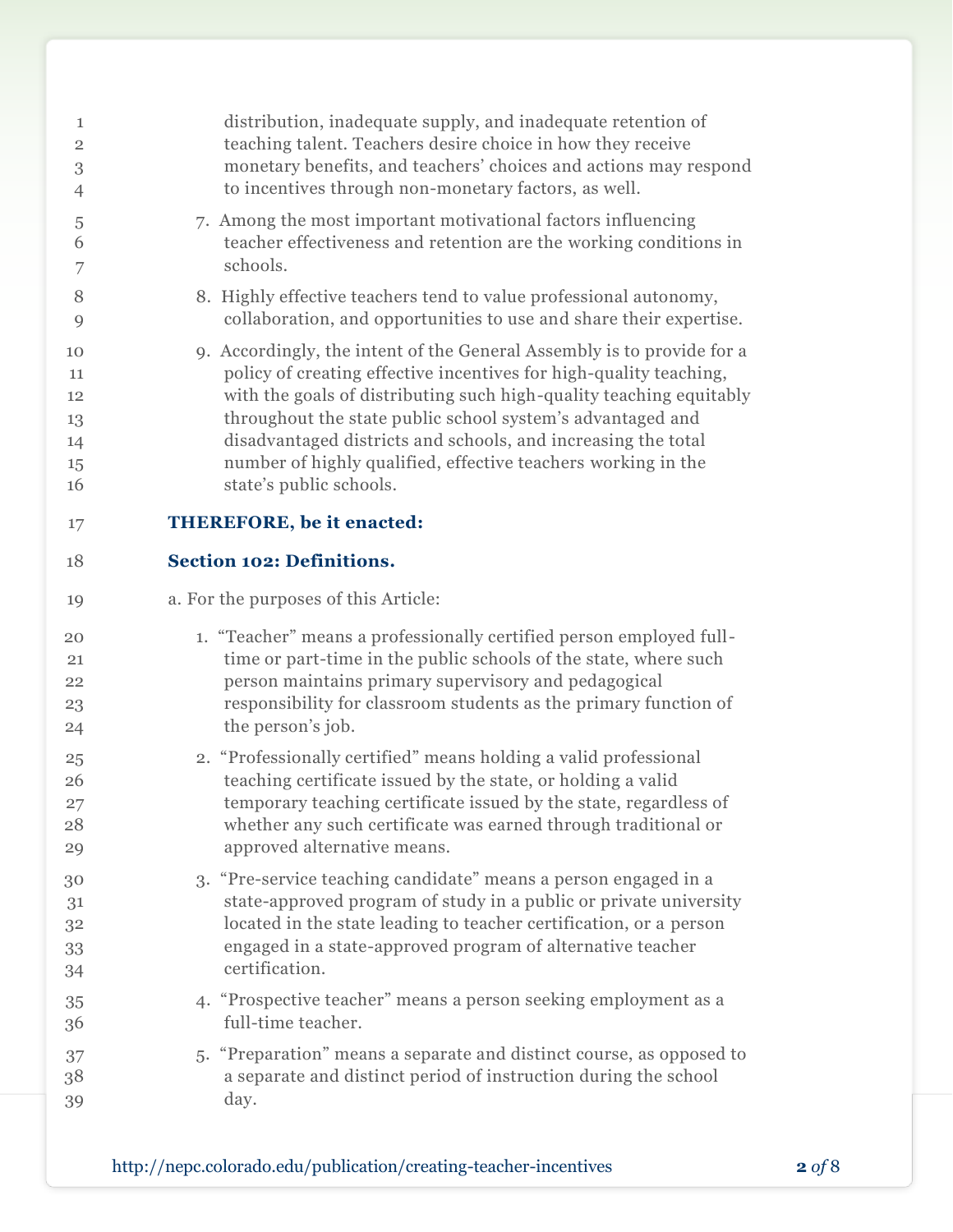| 1                                                  | 6. "Class" means a separate and distinct period of instruction during                                                                                                                                                                                                                                                                                                                                                                                                                                                                                                  |
|----------------------------------------------------|------------------------------------------------------------------------------------------------------------------------------------------------------------------------------------------------------------------------------------------------------------------------------------------------------------------------------------------------------------------------------------------------------------------------------------------------------------------------------------------------------------------------------------------------------------------------|
| $\overline{2}$                                     | the school day.                                                                                                                                                                                                                                                                                                                                                                                                                                                                                                                                                        |
| $\,3$                                              | 7. "Period" means a unit of time into which a school day may be                                                                                                                                                                                                                                                                                                                                                                                                                                                                                                        |
| $\overline{4}$                                     | divided. Each period may be designated as instructional or non-                                                                                                                                                                                                                                                                                                                                                                                                                                                                                                        |
| 5                                                  | instructional.                                                                                                                                                                                                                                                                                                                                                                                                                                                                                                                                                         |
| 6                                                  | 8. "Instructional period" means a period during which a teacher                                                                                                                                                                                                                                                                                                                                                                                                                                                                                                        |
| 7                                                  | engages in direct instruction of students. "Non-instructional                                                                                                                                                                                                                                                                                                                                                                                                                                                                                                          |
| 8                                                  | period" means a period during which a teacher does not engage in                                                                                                                                                                                                                                                                                                                                                                                                                                                                                                       |
| 9                                                  | the direct instruction of students.                                                                                                                                                                                                                                                                                                                                                                                                                                                                                                                                    |
| 10                                                 | 9. "High-need school" means a school in which any of the following                                                                                                                                                                                                                                                                                                                                                                                                                                                                                                     |
| 11                                                 | are true:                                                                                                                                                                                                                                                                                                                                                                                                                                                                                                                                                              |
| 12                                                 | (i) More than 50 percent of the students attending the school                                                                                                                                                                                                                                                                                                                                                                                                                                                                                                          |
| 13                                                 | receive federal free- or reduced-price lunch assistance; <sup>1</sup>                                                                                                                                                                                                                                                                                                                                                                                                                                                                                                  |
| 14                                                 | (ii) Fewer than 50 percent of the students attending the school                                                                                                                                                                                                                                                                                                                                                                                                                                                                                                        |
| 15                                                 | achieve minimum passing scores on the state-mandated                                                                                                                                                                                                                                                                                                                                                                                                                                                                                                                   |
| 16                                                 | yearly assessments of reading, mathematics, and/or writing; <sup>2</sup>                                                                                                                                                                                                                                                                                                                                                                                                                                                                                               |
| 17                                                 | <b>or</b>                                                                                                                                                                                                                                                                                                                                                                                                                                                                                                                                                              |
| 18                                                 | (iii) If the school is a high school, fewer than 60 percent of the                                                                                                                                                                                                                                                                                                                                                                                                                                                                                                     |
| 19                                                 | students who begin the ninth grade at the school graduate                                                                                                                                                                                                                                                                                                                                                                                                                                                                                                              |
| 20                                                 | high school within five years.                                                                                                                                                                                                                                                                                                                                                                                                                                                                                                                                         |
| 21                                                 | 10. "High-need field" means a subject field of teaching in which:                                                                                                                                                                                                                                                                                                                                                                                                                                                                                                      |
| 22<br>23<br>24<br>25<br>26<br>27<br>28<br>29<br>30 | The number of professionally certified persons holding<br>(i)<br>secondary school teaching certificates in the subject area (or<br>holding K-12 teaching certificates, in the case of special<br>education), combined with the number of pre-service<br>teaching candidates in their final year of study seeking<br>teaching certificates in the subject area, in the state<br>(excluding retirees) is smaller than the number of available<br>positions teaching the subject field that must be filled in the<br>state's public schools for the upcoming school year. |
| 31                                                 | (ii) Except in the subject fields of special education and English                                                                                                                                                                                                                                                                                                                                                                                                                                                                                                     |
| 32                                                 | as a second or other language, only secondary school subject                                                                                                                                                                                                                                                                                                                                                                                                                                                                                                           |
| 33                                                 | fields may qualify as high-need fields.                                                                                                                                                                                                                                                                                                                                                                                                                                                                                                                                |
| 34                                                 | 11. "Scripted curriculum" means a pre-designed set of educational                                                                                                                                                                                                                                                                                                                                                                                                                                                                                                      |
| 35                                                 | lessons containing a script or a set of directives for a teacher to                                                                                                                                                                                                                                                                                                                                                                                                                                                                                                    |

 Considering the differences in poverty rates among the states, this percentage may need to be adjusted up or down in a particular state.

 $\overline{a}$ 

Additional subjects would be included in states that test more subjects than these three.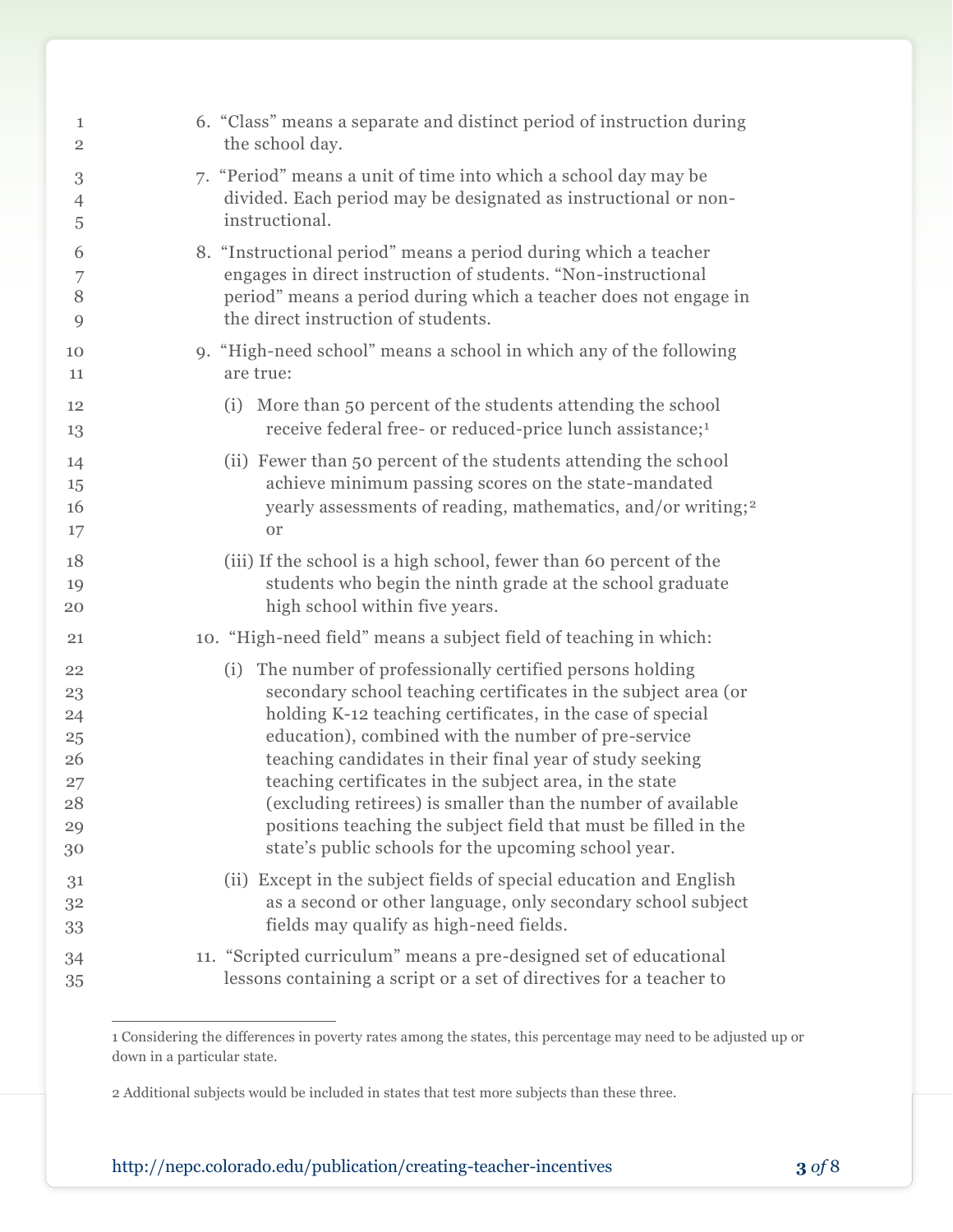| 1              | follow, and from which deviation is either prohibited or strongly        |
|----------------|--------------------------------------------------------------------------|
| $\overline{2}$ | discouraged.                                                             |
| 3              | <b>Section 201: Teacher Incentive Compensation.</b>                      |
| 4              | a. Recruitment and Retention Incentive Plan.                             |
| $\sqrt{5}$     | 1. This Section, which should be referred to as the "State Recruitment"  |
| 6              | and Retention Incentive Plan," applies to both high-need schools         |
| 7              | and high-need fields.                                                    |
| 8              | 2. Any teacher who meets the qualifications set forth in this Section    |
| 9              | as relates to either a high-need school or a high-need field may         |
| 10             | claim the relevant incentive(s) set forth herein. In the event that a    |
| 11             | teacher meets the qualifications as relates to both a high-need          |
| 12             | school and a high-need field, that teacher may claim the relevant        |
| 13             | incentive(s) for both in the same year. However, where a teacher         |
| 14             | claims an incentive or incentives for teaching in a high-need field,     |
| 15             | that teacher may claim such incentive(s) (whether in isolation or        |
| 16             | in combination with high-need school incentive(s)) for only one          |
| 17             | field of teaching in a particular school year.                           |
| 18             | 3. Minimum Qualifications for Incentive(s).                              |
| 19             | (i) Except as provided in Subsections $a_4(ii)$ and $a_4(iv)$ , to claim |
| 20             | the incentive or incentives set forth in this Section, a teacher         |
| 21             | must:                                                                    |
| 22             | A. Be a currently employed teacher in a high-need school on              |
| 23             | April 15th of the year in which the incentive is to be claimed;          |
| 24             | 3                                                                        |
| 25             | B. Be a currently employed teacher of a subject that is in a high-       |
| 26             | need field on April 15th of the year in which the incentive is           |
| 27             | to be claimed; or                                                        |
| 28             | C. Meet both of these conditions on April 15th of the year in            |
| 29             | which the incentive is to be claimed.                                    |
| 30             | (ii) In addition to the minimum requirements set forth in                |
| 31             | Subsection a3(i), a teacher seeking to claim an incentive or             |
| 32             | incentives under this Section must receive an overall                    |
| 33             | evaluation score of at least satisfactory on the approved state          |
| 34             | teacher evaluation instrument. <sup>4</sup>                              |

 $\overline{a}$ Because some of the incentives are tax-based, this date may need to be adjusted depending on the state.

 This specific designation ("satisfactory") is an arbitrary placeholder, for the purposes of this model legislation. Some states and districts have numerical evaluations. Others have ranks such as "satisfactory" and "needs improvement." Others may use value-added scores or disaggregated group scores. The point is to require a teacher to achieve a score or rank above the minimum acceptable score or rank on whatever teacher evaluation system the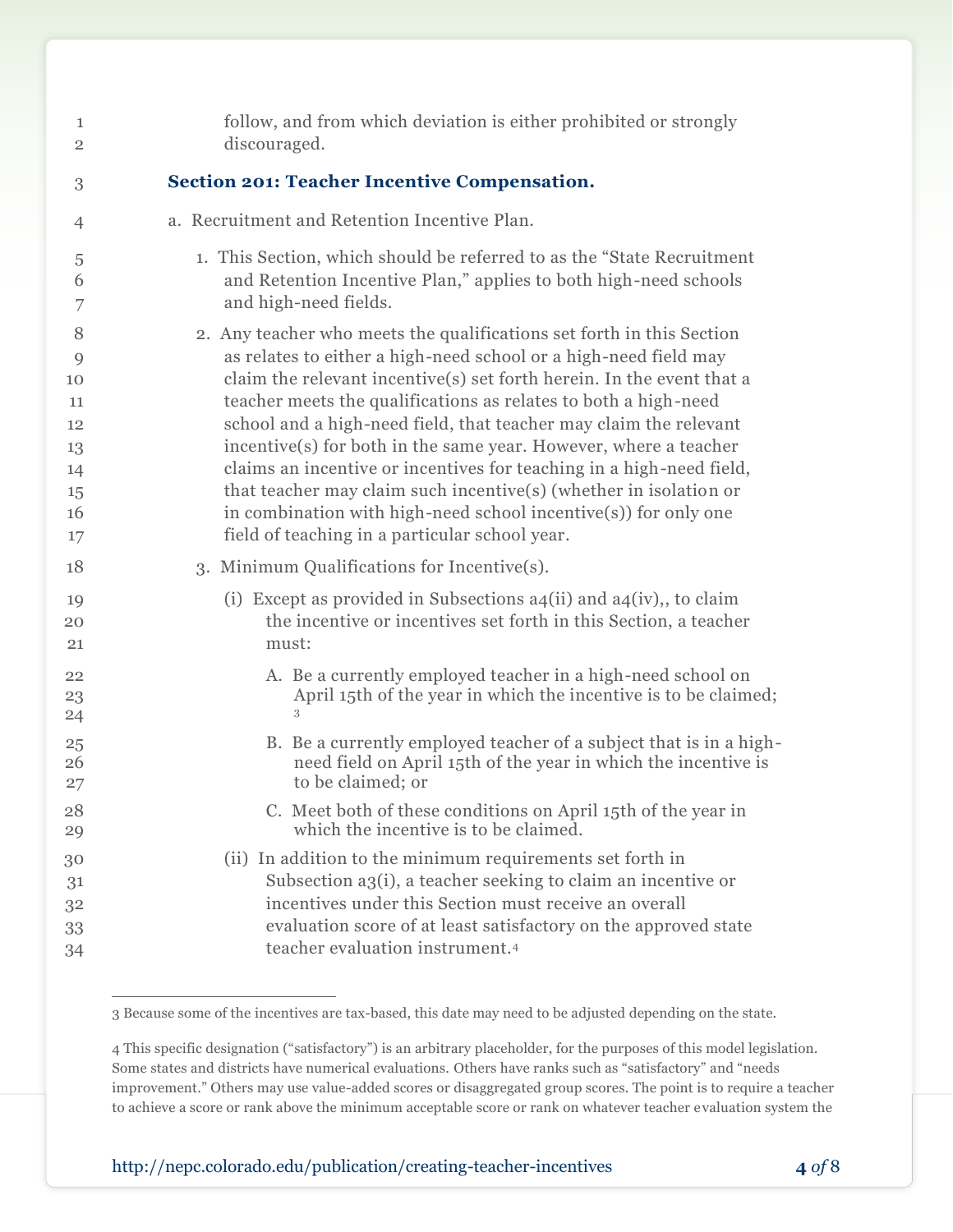| 1              | 4. Types of incentives.                                                 |
|----------------|-------------------------------------------------------------------------|
| $\overline{2}$ | (i) High-need schools incentives for existing teachers.                 |
| $\,3$          | A. A teacher meeting the minimum requirements under                     |
| 4              | Subsection a3(i)A and Subsection a3(ii) may elect among the             |
| 5              | following incentives:                                                   |
| 6              | (aa) A cash bonus payment from the state equal to 20 percent            |
| 7              | of the average full-time teacher salary in the state for the            |
| 8              | year that the incentive is claimed (excluding incentives                |
| 9              | earned and claimed under this Section), payable in the                  |
| 10             | teacher's final paycheck for the contract year in which the             |
| 11             | incentive is claimed;                                                   |
| 12             | (ba) A credit equal to 20 percent of the average full-time              |
| 13             | teacher salary in the state for the year that the incentive             |
| 14             | is claimed (excluding incentives earned and claimed                     |
| 15             | under this Section), to be applied to the total final state             |
| 16             | income tax liability <sup>5</sup> of the teacher claiming the incentive |
| 17             | for the year immediately preceding April 15th of the year               |
| 18             | in which the incentive is claimed; or                                   |
| 19             | (ca) A direct, lump sum payment from the state to a student             |
| 20             | loan servicing company of the teacher's choice equal to                 |
| 21             | 20 percent of the average full-time teacher salary in the               |
| 22             | state for the year that the incentive is claimed (excluding             |
| 23             | incentives earned and claimed under this Section).                      |
| 24             | (ii) High-need schools incentives for teacher recruitment.              |
| 25             | A. A prospective teacher who has been hired to teach full-time          |
| 26             | in a high-need school may qualify to claim an incentive                 |
| 27             | under Subsection a4(i)A only after that teacher has worked              |
| 28             | in such school for at least one full contract year.                     |
| 29             | B. A prospective teacher who has been hired to teach full-time          |
| 30             | in a high-need school may elect one of the following one-               |
| 31             | time recruitment incentives on the date that the prospective            |
| 32             | teacher begins service as a teacher in such school:                     |
| 33             | (aa) Any of the incentive options set forth in Subsection               |
| 34             | $a4(i)A;$ or                                                            |
| 35             | (ba) Cash assistance with a down payment and/or closing                 |
| 36             | costs on the purchase of a home in the service area of the              |
| 37             | school where the teacher has been hired, equal to 30                    |

state uses to qualify for the incentive. This requirement will be the subject of mandatory collective bargaining in some jurisdictions, as well.

 Some states do not impose income taxes, and several others impose income taxes too low to make this credit meaningful. In such states, the credit could be applied to the state portion of the property tax bill (if any), as a refundable income or sales tax credit, or as a refundable credit on other assessments. The point is to allow for the option to take the monetary incentive as a tax benefit, rather than a cash bonus.

 $\overline{a}$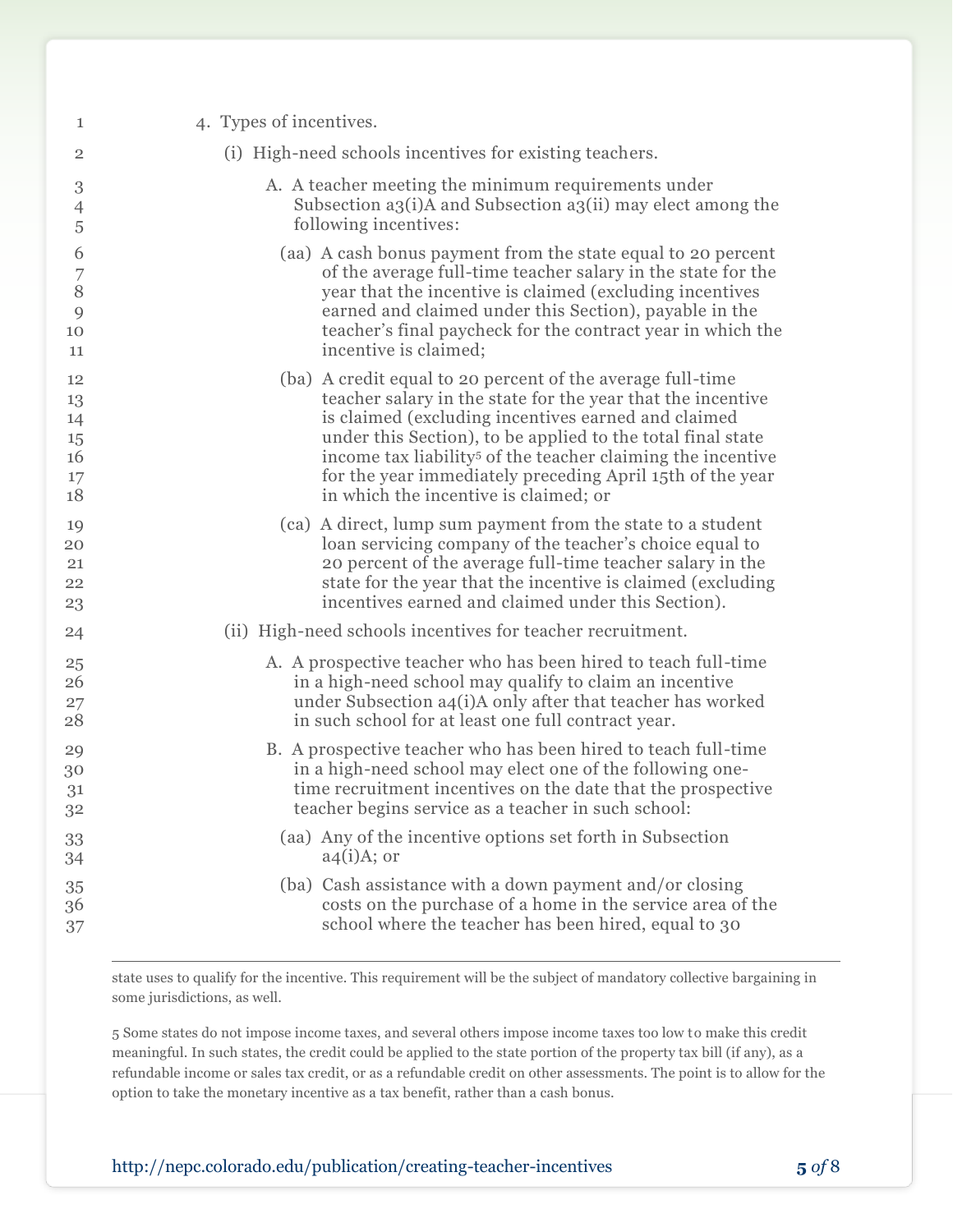| 1              | percent of the average full-time teacher salary in the state   |
|----------------|----------------------------------------------------------------|
| $\overline{2}$ | for the year that the incentive is claimed (excluding          |
| $\,3$          | incentives earned and claimed under this Section),             |
| $\overline{4}$ | payable at closing from the state treasury.                    |
| 5              | (iii) High-need field incentives for existing teachers.        |
| 6              | A. A teacher meeting the minimum requirements under            |
| 7              | Subsection a3(i)B and Subsection a3(ii) may elect among the    |
| 8              | following incentives, without regard to the percentage of the  |
| 9              | teacher's day spent teaching in a high-need field:             |
| 10             | (aa) A cash bonus payment from the state equal to 20 percent   |
| 11             | of the average full-time teacher salary in the state for the   |
| 12             | year that the incentive is claimed (excluding incentives       |
| 13             | earned and claimed under this Section), payable in the         |
| 14             | teacher's final paycheck for the contract year in which the    |
| 15             | incentive is claimed;                                          |
| 16             | (ba) A credit equal to 20 percent of the average full-time     |
| 17             | teacher salary in the state for the year that the incentive    |
| 18             | is claimed (excluding incentives earned and claimed            |
| 19             | under this Section), to be applied to the total final state    |
| 20             | income tax liability of the teacher claiming the incentive     |
| 21             | for the year immediately preceding April 15th of the year      |
| 22             | in which the incentive is claimed; or                          |
| 23             | (ca) A direct, lump sum payment from the state, to a student   |
| 24             | loan servicing company of the teacher's choice, equal to       |
| 25             | 20 percent of the average full-time teacher salary in the      |
| 26             | state for the year that the incentive is claimed (excluding    |
| 27             | incentives earned and claimed under this Section).             |
| 28             | (iv) High-need field incentives for teacher recruitment.       |
| 29             | A. A prospective teacher who has been hired to teach full-time |
| 30             | in a high-need field may qualify to claim an incentive under   |
| 31             | Subsection a4(iii)A only after that teacher has taught in such |
| 32             | field for at least one full contract year.                     |
| 33             | B. A prospective teacher who has been hired to teach full-time |
| 34             | in a high-need field may elect one of the following one-time   |
| 35             | incentives on the date that the prospective teacher begins     |
| 36             | service as a teacher in such field, without regard to the      |
| 37             | percentage of the teacher's day spent teaching in a high-need  |
| 38             | field:                                                         |
| 39             | (aa) Any of the incentive options set forth in Subsection      |
| 40             | $a4(iii)A;$ or                                                 |
| 41             | (ba) Cash assistance with a down payment and/or closing        |
| 42             | costs on the purchase of a home in the service area of the     |
| 43             | school where the teacher has been hired, equal to 30           |
| 44             | percent of the average full-time teacher salary in the state   |
| 45             | for the year that the incentive is claimed (excluding          |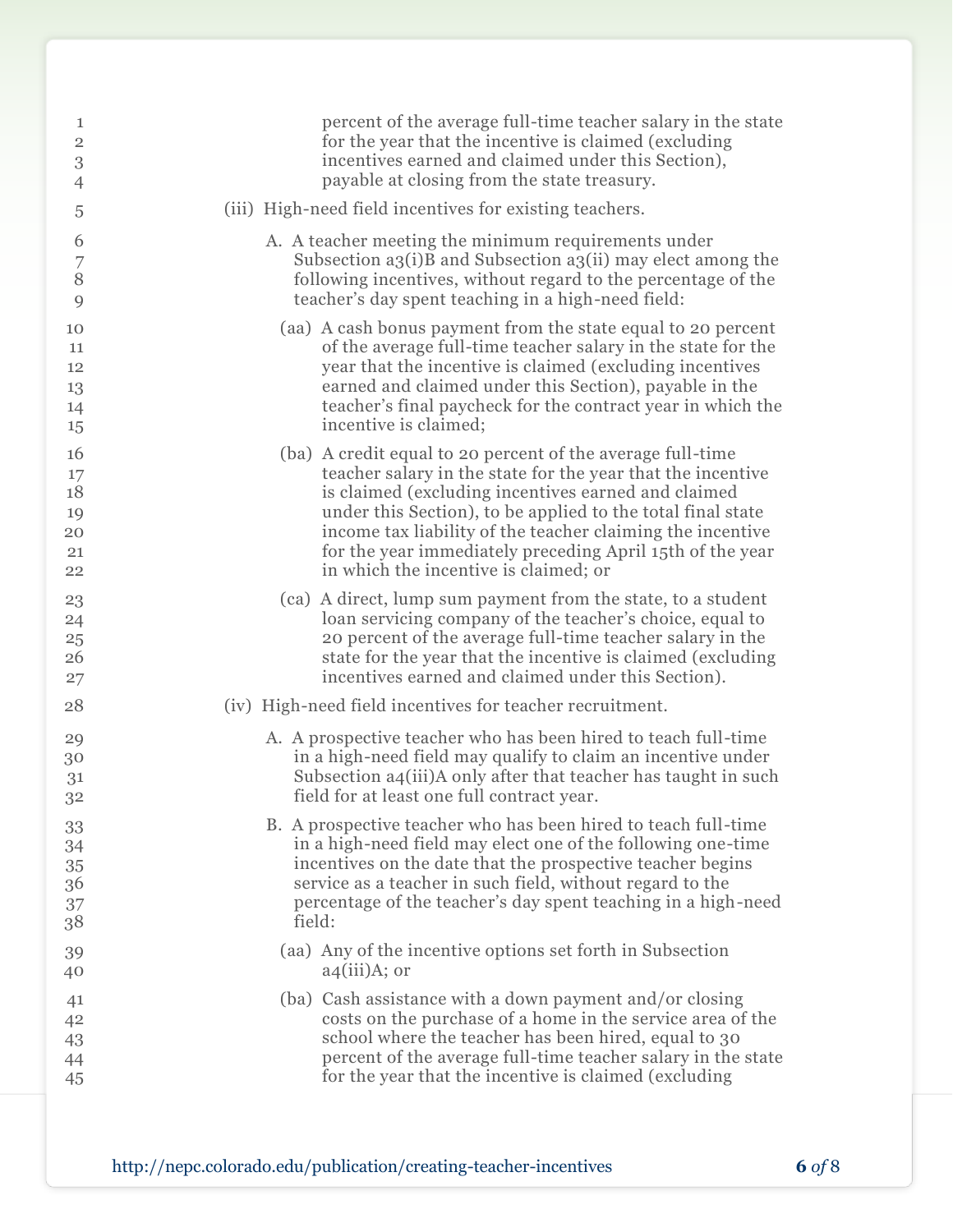| 1              | incentives earned and claimed under this Section),                          |
|----------------|-----------------------------------------------------------------------------|
| $\overline{2}$ | payable at closing from the state treasury.                                 |
| 3              | <b>Section 301: Working Conditions.</b>                                     |
| $\overline{4}$ | a. Except where otherwise specified, this Subsection applies to all schools |
| 5              | and all teachers in the state public school system.                         |
| 6              | b. To foster the positive working conditions that research has shown to be  |
| 7              | important to teachers and impactful on student achievement, the             |
| 8              | following requirements shall apply to all state-funded schools:             |
| 9              | 1. Schools and school districts, in organizing and allocating teaching      |
| 10             | responsibilities among their teachers, shall strive to protect the          |
| 11             | planning and collaboration time that teachers need to be effective,         |
| 12             | and shall protect the needs of student learners by ensuring the             |
| 13             | presence of a highly qualified teacher in each classroom.                   |
| 14             | Accordingly, absent a waiver of these requirements obtained from            |
| 15             | the State Commissioner of Education, state public schools and               |
| 16             | districts shall establish the following working conditions:                 |
| 17             | (i) No secondary school teacher shall be required to teach more             |
| 18             | than three distinct preparations during any one semester of                 |
| 19             | the school year.                                                            |
| 20             | (ii) No teacher shall be employed or otherwise required to teach a          |
| 21             | subject or level of schooling which the teacher is not                      |
| 22             | professionally certified to teach.                                          |
| 23             | (iii) Every full-time teacher serving under a status other than             |
| 24             | continuing contract status <sup>6</sup> shall be entitled to at least two   |
| 25             | non-instructional periods of at least 40 minutes each during                |
| 26             | the school day, in addition to the time allocated for lunch.                |
| 27             | One of these non-teaching periods may be used for general                   |
| 28             | lesson planning and other tasks, while the other (the                       |
| 29             | "collaboration period") must be reserved for collaboration                  |
| 30             | with other teachers in the school and/or the district,                      |
| 31             | including the periodic observation of effective experienced                 |
| 32             | teachers in the classroom. Each school shall provide a                      |
| 33             | dedicated physical space and/or video conferencing                          |
| 34             | equipment to enable such collaboration to occur during the                  |
| 35             | collaboration period. At the beginning of each school year,                 |
| 36             | the school or district may require each such teacher to create              |
| 37             | a professional development plan addressing the use of the                   |
| 38             | collaboration period during that school year. Except as                     |

 In states without continuing contracts, alternative wording could be, "All teachers serving during the first three years of a teaching career . . ."